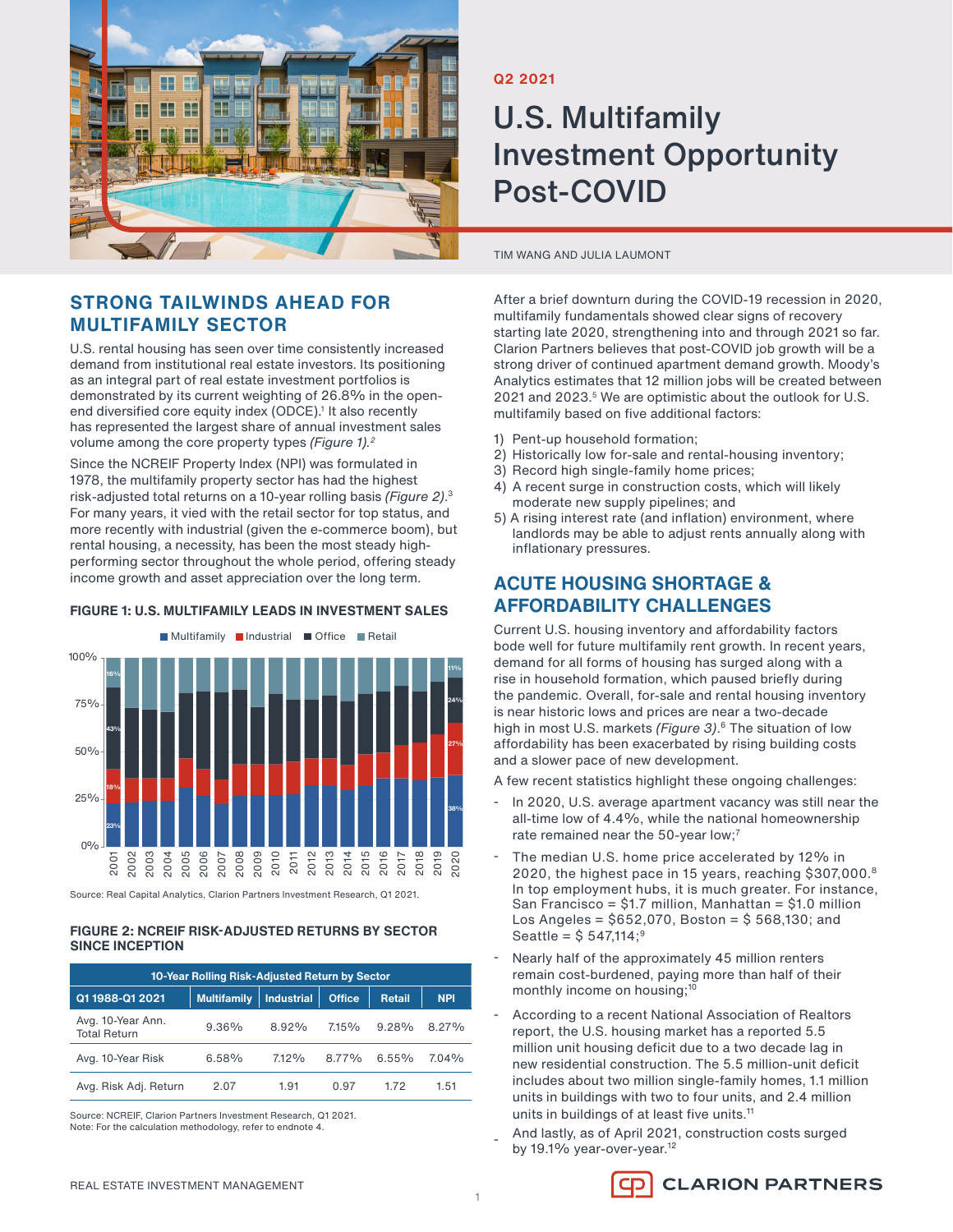#### **FIGURE 3: LOW FOR-SALE AND RENTAL HOUSING INVENTORY AMIDST RECORD HIGH PRICES**



Source: Moody's Analytics, S&P Case-Schiller, CBRE-EA, RealPage, Clarion Partners Investment Research, May 2021. Notes: 1) S&P Case-Shiller data through April 2021. 2) Long-term average = LTA. 3) U.S. multifamily rent is from RealPage, captures 150 markets, and is on a monthly frequency.

2

Given these factors, housing affordability is likely to remain a significant headwind for the 154 million Millennials and members of Gen Z, a huge positive for future rental housing demand. Furthermore, during COVID, millions of young adults moved in with family, which may indicate strong pent-up demand for apartments.<sup>13</sup> Downsizing retirees make up a growing share of the renter-pool as well. All in all, long-term demographic tailwinds appear to be a stable demand driver over the long run.

## **BROAD-BASED STRENGTHENING OF MULTIFAMILY FUNDAMENTALS INTO Q2 2021**

The multifamily sector has remained remarkably resilient in part due to the need for housing, even during this recent downturn. While there were short-term shifts in living arrangements, which varied considerably by location, overall rental housing demand remained relatively robust in most markets in 2020. Recent real estate fundamentals' performance below highlights the sector's strength.

- Multifamily rent collections remained over 93% during the peak pandemic months;14
- Forty-five out of 70 tracked markets reported positive annual rent growth;<sup>15</sup>
- Overall net absorption also remained positive each quarter nationwide in 2020.16
- At the same time, top ranking target markets for effective rent growth were mainly in Texas, Florida, Georgia, North/ South Carolina, Colorado, and California.

Year-to-date in 2021, demand has turned the corner. U.S. effective rent growth has rebounded and improved each month from January through May 2021.<sup>17</sup> Moreover, backed by Government Sponsored Enterprises (GSEs), multifamily financing rates are already below pre-COVID levels, and lenders are competing for high-quality deals.